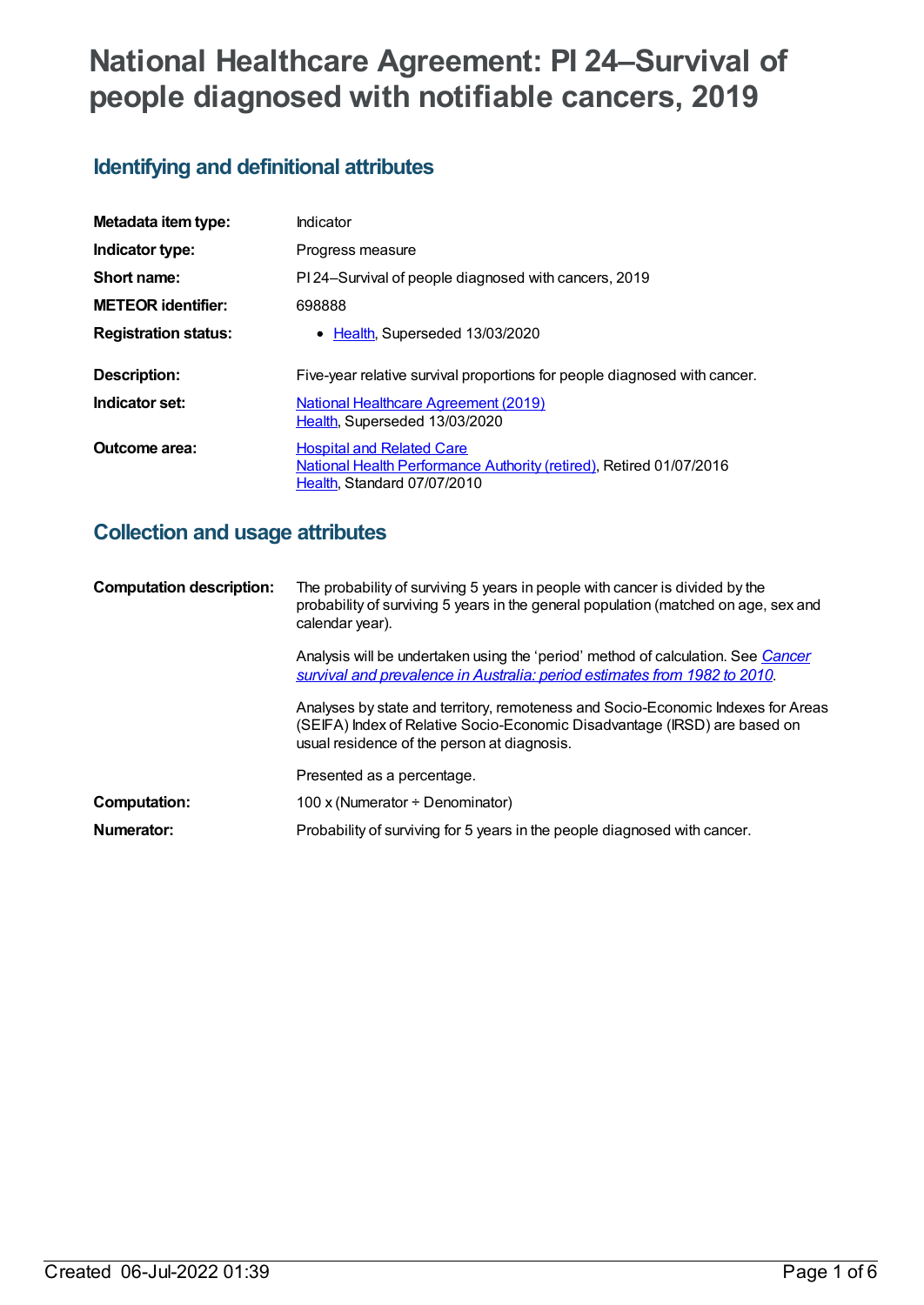#### **Data Element**

Age at diagnosis

**Data Source**

[Australian](https://meteor.aihw.gov.au/content/393621) Cancer Database

#### **Guide for use**

Data source type: Registry data Used in 'age at diagnosis' calculation

#### **Data Element / Data Set**

[Patient—diagnosis](https://meteor.aihw.gov.au/content/270061) date (cancer), DDMMYYYY

**Data Source**

[Australian](https://meteor.aihw.gov.au/content/393621) Cancer Database

**Guide for use**

Data source type: Registry data Used in 'age at diagnosis' calculation

#### **Data Element / Data Set**

[Person—date](https://meteor.aihw.gov.au/content/287305) of death, DDMMYYYY

**Data Source**

[Australian](https://meteor.aihw.gov.au/content/393621) Cancer Database

**Guide for use**

Data source type: Registry data

### **Data Element / Data Set**

Person-date of death, DDMMYYYY

**Data Source**

[National](https://meteor.aihw.gov.au/content/395083) Death Index (NDI)

#### **Guide for use**

Data source type: Administrative by-product data NDI is used for linkage with the Australian Cancer Database to update additional death information

#### **Data Element / Data Set**

[Person—sex,](https://meteor.aihw.gov.au/content/287316) code N

**Data Source**

[Australian](https://meteor.aihw.gov.au/content/393621) Cancer Database

**Guide for use**

Data source type: Registry data

**Denominator:** Probability of surviving for 5 years in the general population

**Denominator data elements:**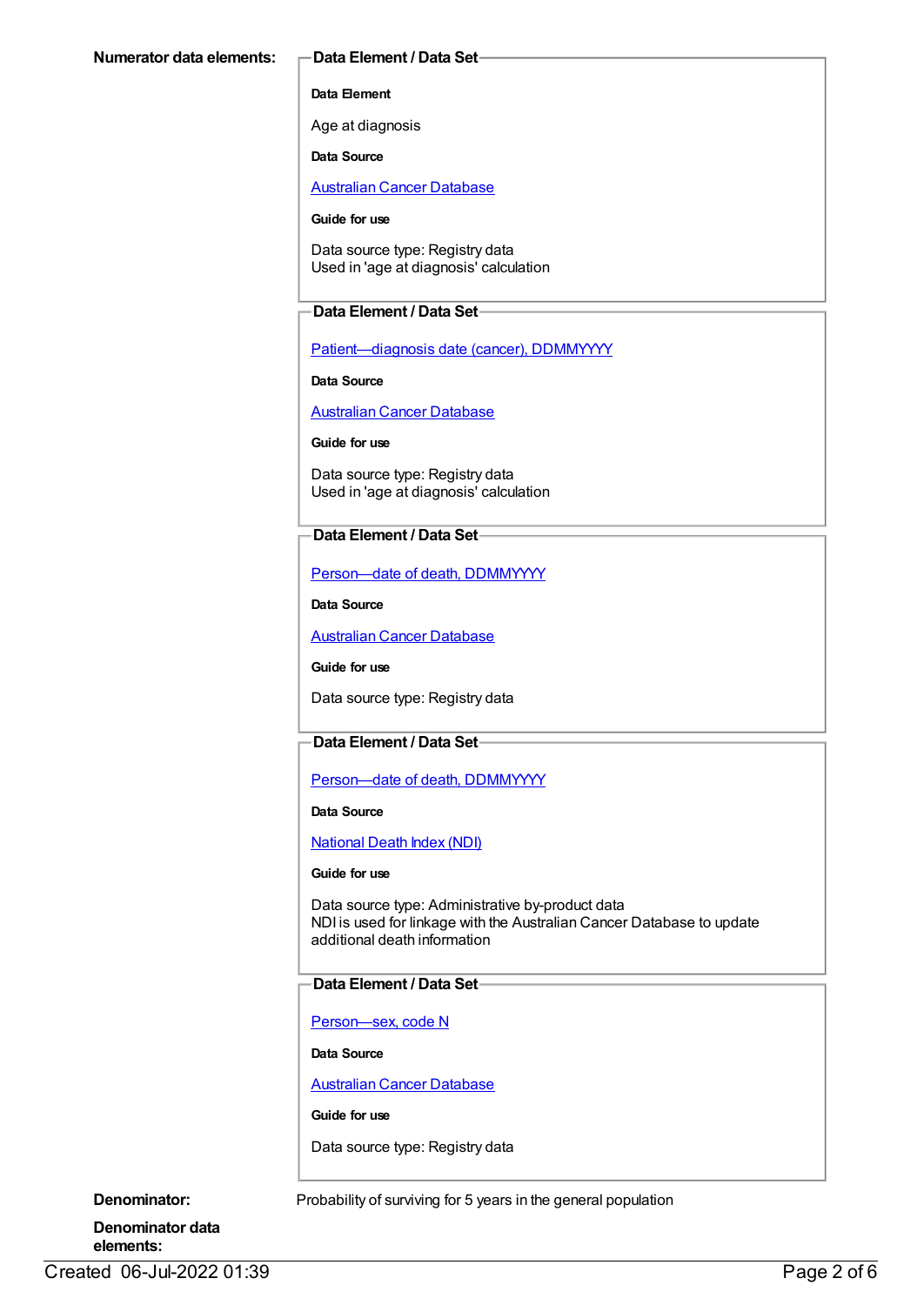#### **Data Element / Data Set**

#### **Data Element**

Person—estimated resident population of Australia

**Data Source**

ABS Estimated resident population (total [population\)](https://meteor.aihw.gov.au/content/393625)

**Guide for use**

Data source type: Census-based plus administrative by-product data ABS Estimated Resident Population (generated life tables)

#### **Data Element / Data Set**

#### **Data Element**

Mortality identifier

**Data Source**

**AIHW National Mortality [Database](https://meteor.aihw.gov.au/content/395084)** 

**Guide for use**

Data source type: Registry data Used to identify number of deaths

#### **Data Element / Data Set**

[Person—sex,](https://meteor.aihw.gov.au/content/287316) code N

**Data Source**

ABS Estimated resident population (total [population\)](https://meteor.aihw.gov.au/content/393625)

**Guide for use**

Data source type: Census-based plus administrative by-product data ABS Estimated Resident Population (generated life tables)

#### **Data Element / Data Set**

[Person—sex,](https://meteor.aihw.gov.au/content/287316) code N

**Data Source**

AIHW National Mortality [Database](https://meteor.aihw.gov.au/content/395084)

**Guide for use**

Data source type: Registry data

#### **Data Element / Data Set**

[Person—age,](https://meteor.aihw.gov.au/content/303794) total years N[NN]

**Data Source**

ABS Estimated resident population (total [population\)](https://meteor.aihw.gov.au/content/393625)

**Guide for use**

Data source type: Census-based plus administrative by-product data ABS Estimated Resident Population (generated life tables)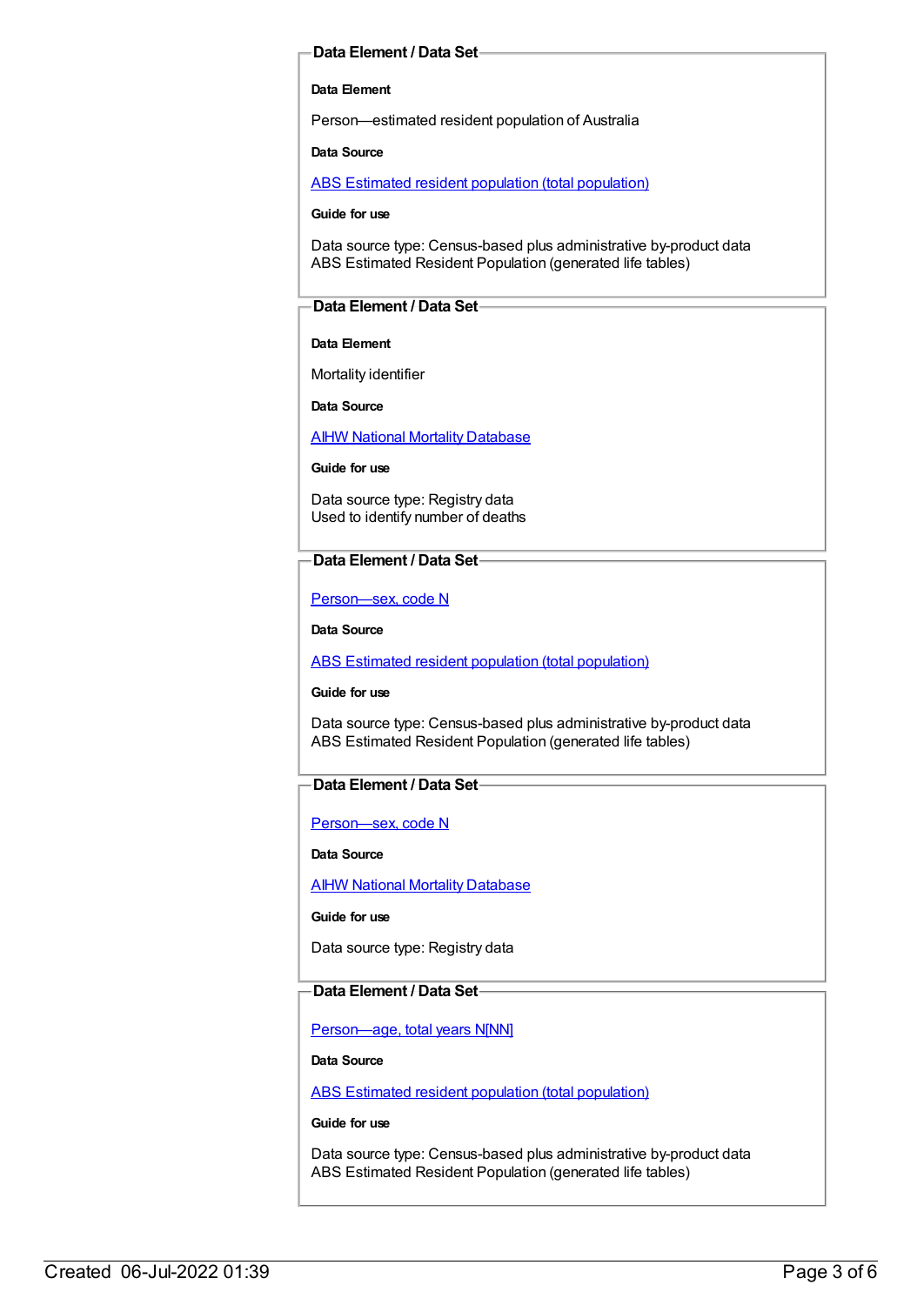|                                         | Data Element / Data Set-                                                                                                 |
|-----------------------------------------|--------------------------------------------------------------------------------------------------------------------------|
|                                         | Person-age, total years N[NN]                                                                                            |
|                                         | Data Source                                                                                                              |
|                                         | <b>AIHW National Mortality Database</b>                                                                                  |
| Disaggregation:                         | 2011-15-Nationally, by:<br>Guide for use                                                                                 |
|                                         | Data sex<br>Data source type: Registry data<br>Cancer, lung cancer, melanoma, female breast<br>cancer, cervical cancer). |
| <b>Disaggregation data</b><br>elements: | Data Element / Data Set-                                                                                                 |
|                                         | Person-sex, code N                                                                                                       |
|                                         | <b>Data Source</b>                                                                                                       |
|                                         | <b>Australian Cancer Database</b>                                                                                        |
|                                         | Guide for use                                                                                                            |
|                                         | Data source type: Registry data                                                                                          |
|                                         | Data Element / Data Set-                                                                                                 |
|                                         | Person with cancer—primary site of cancer, topography code (ICD-O-3)<br><b>ANN.N</b>                                     |
|                                         | <b>Data Source</b>                                                                                                       |
|                                         | <b>Australian Cancer Database</b>                                                                                        |
|                                         | Guide for use                                                                                                            |
|                                         | Data source type: Registry data                                                                                          |
| <b>Comments:</b>                        | Most recent data available for 2019 National Healthcare Agreement performance<br>reporting: 2011-15.                     |

## **Representational attributes**

| <b>Representation class:</b> | Percentage |
|------------------------------|------------|
| Data type:                   | Real       |
| Unit of measure:             | Person     |
| Format:                      | N[NN].N    |

## **Indicator conceptual framework**

| <b>Framework and</b> | <b>Effectiveness</b> |
|----------------------|----------------------|
| dimensions:          |                      |

## **Data source attributes**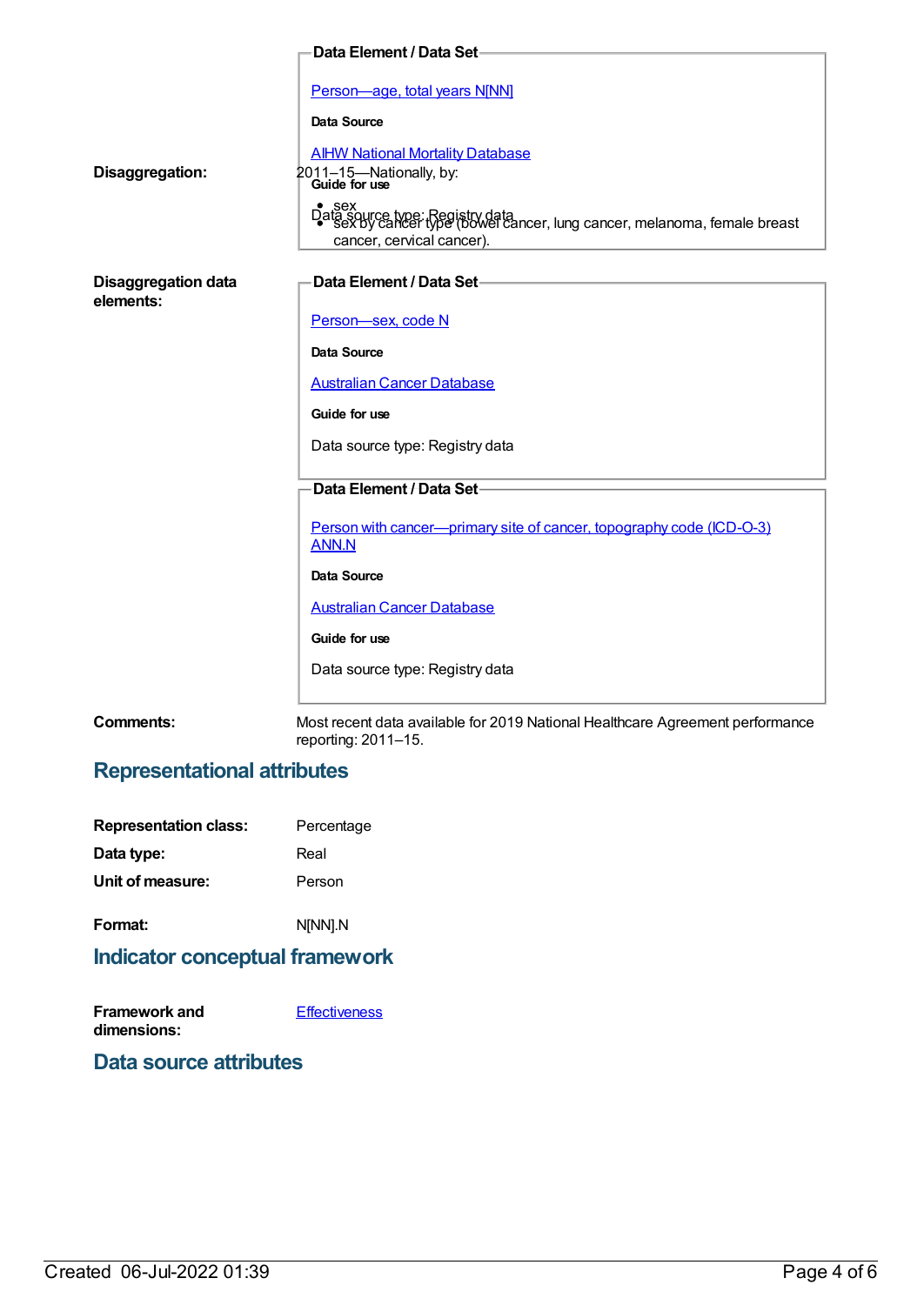ABS Estimated resident population (total [population\)](https://meteor.aihw.gov.au/content/393625)

**Frequency**

**Quarterly** 

**Quality statement**

ABS Estimated resident population (total [population\),](https://meteor.aihw.gov.au/content/449216) QS

**Data custodian**

Australian Bureau of Statistics

#### **Data Source**

[Australian](https://meteor.aihw.gov.au/content/393621) Cancer Database

**Frequency**

Annual

**Data custodian**

Australian Institute of Health and Welfare

#### **Data Source**

**AIHW National Mortality [Database](https://meteor.aihw.gov.au/content/395084)** 

**Frequency**

Annual

**Data custodian**

Australian Institute of Health and Welfare

#### **Data Source**

#### [National](https://meteor.aihw.gov.au/content/395083) Death Index (NDI)

**Frequency**

Annual

#### **Data custodian**

Australian Institute of Health and Welfare

### **Accountability attributes**

| <b>Reporting requirements:</b>                  | National Healthcare Agreement                                                                             |
|-------------------------------------------------|-----------------------------------------------------------------------------------------------------------|
| Organisation responsible<br>for providing data: | Australian Institute of Health and Welfare                                                                |
| collection required:                            | <b>Further data development</b> / Specification: Final, the measure meets the intention of the indicator. |
|                                                 |                                                                                                           |

## **Source and reference attributes**

| Reference documents: | AIHW (Australian Institute of Health and Welfare) 2012. Cancer survival and        |
|----------------------|------------------------------------------------------------------------------------|
|                      | prevalence in Australia: period estimates from 1982 to 2010. Cancer series no. 69. |
|                      | Cat. no. CAN 65. Canberra: AIHW.                                                   |

## **Relational attributes**